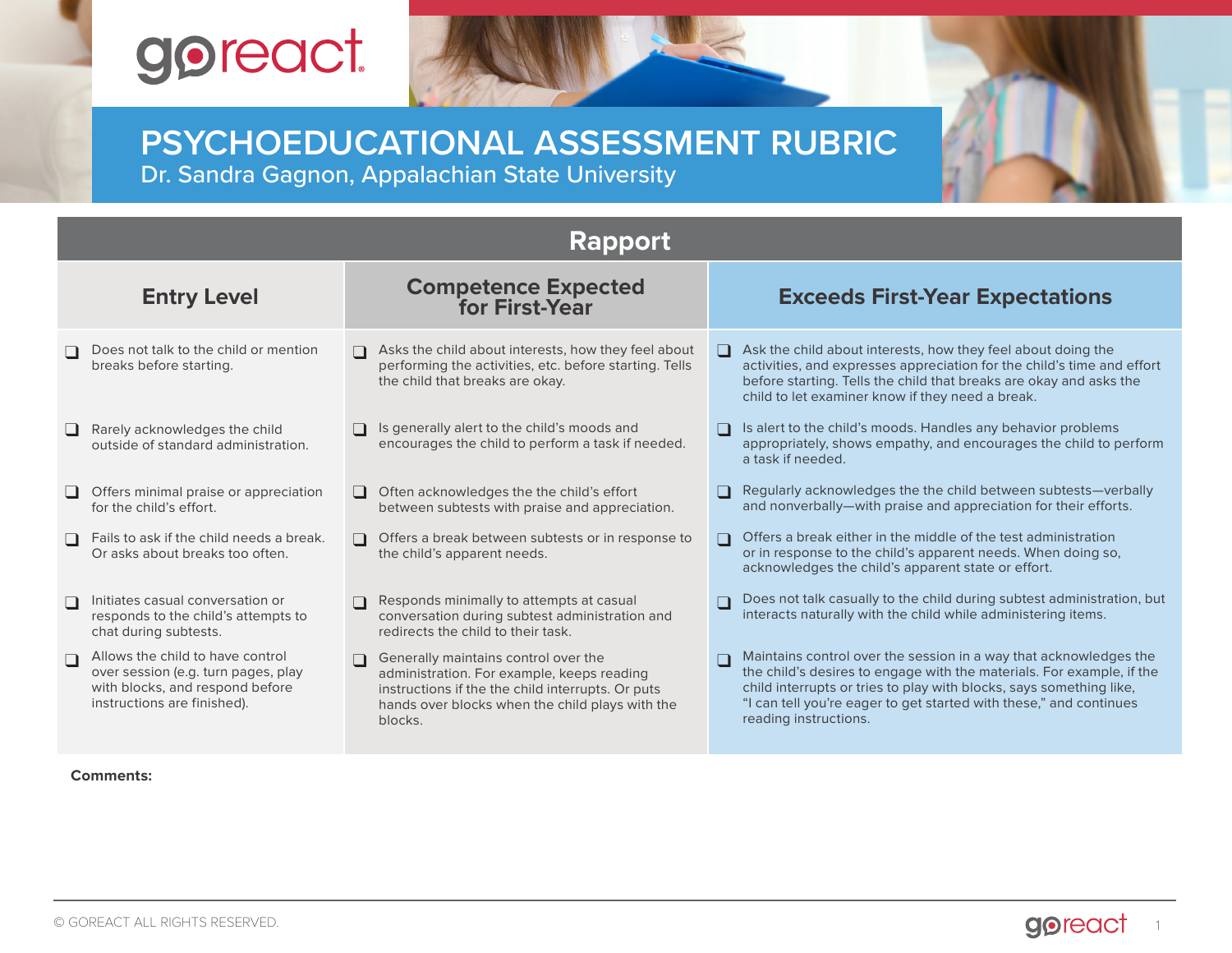|        | <b>Standardization</b>                                                                                                                                                           |                                                                                                                                                                                                                                 |                                                                                                                                                                                                                                                     |  |  |  |
|--------|----------------------------------------------------------------------------------------------------------------------------------------------------------------------------------|---------------------------------------------------------------------------------------------------------------------------------------------------------------------------------------------------------------------------------|-----------------------------------------------------------------------------------------------------------------------------------------------------------------------------------------------------------------------------------------------------|--|--|--|
|        | <b>Entry Level</b>                                                                                                                                                               | <b>Competence Expected</b><br>for First-Year                                                                                                                                                                                    | <b>Exceeds First-Year Expectations</b>                                                                                                                                                                                                              |  |  |  |
|        | Instructions and items are read with<br>numerous verbatim errors, which<br>compromise the validity of the<br>scores.                                                             | □ Instructions and items are read clearly and with<br>few verbatim errors.                                                                                                                                                      | Instructions and items are read with virtually no verbatim errors-it<br>is as close to perfect as humanly possible.                                                                                                                                 |  |  |  |
|        | Motor components of administration<br>(e.g. pointing, mixing blocks,<br>opening/turning pages in stimulus<br>book or student response booklets)<br>are not completed accurately. | $\Box$ Motor components of administration (e.g.<br>pointing, mixing blocks, opening/turning pages in<br>stimulus book or student response booklets) are<br>generally completed accurately during most of the<br>administration. | Motor components of administration (e.g. pointing, mixing blocks,<br>∩<br>opening/turning pages in stimulus book or student response<br>booklets) are completed accurately and coordinated with oral<br>instructions throughout the administration. |  |  |  |
|        | Timing is inaccurate. Forgets to start<br>or stop the timer.                                                                                                                     | $\Box$ Timing is accurate.                                                                                                                                                                                                      | Timing is accurate and stopwatch is placed unobtrusively.<br>$\Box$                                                                                                                                                                                 |  |  |  |
| $\Box$ | Many errors with basals, ceilings,<br>queries, prompts, start and stop<br>points, discontinued rules, and<br>identifying information.                                            | Minor or few errors with basals, ceilings, queries,<br>prompts, start and stop points, discontinued rules,<br>and identifying information.                                                                                      | $\Box$ No errors with basals, ceilings, queries, prompts, start and stop<br>points, discontinued rules, and identifying information.                                                                                                                |  |  |  |
|        | Many errors in calculating scores.                                                                                                                                               | $\Box$ Minor errors in calculating scores, or errors are<br>caught and corrected during self-review.                                                                                                                            | $\Box$ No errors in calculating scores.                                                                                                                                                                                                             |  |  |  |

**Comments:**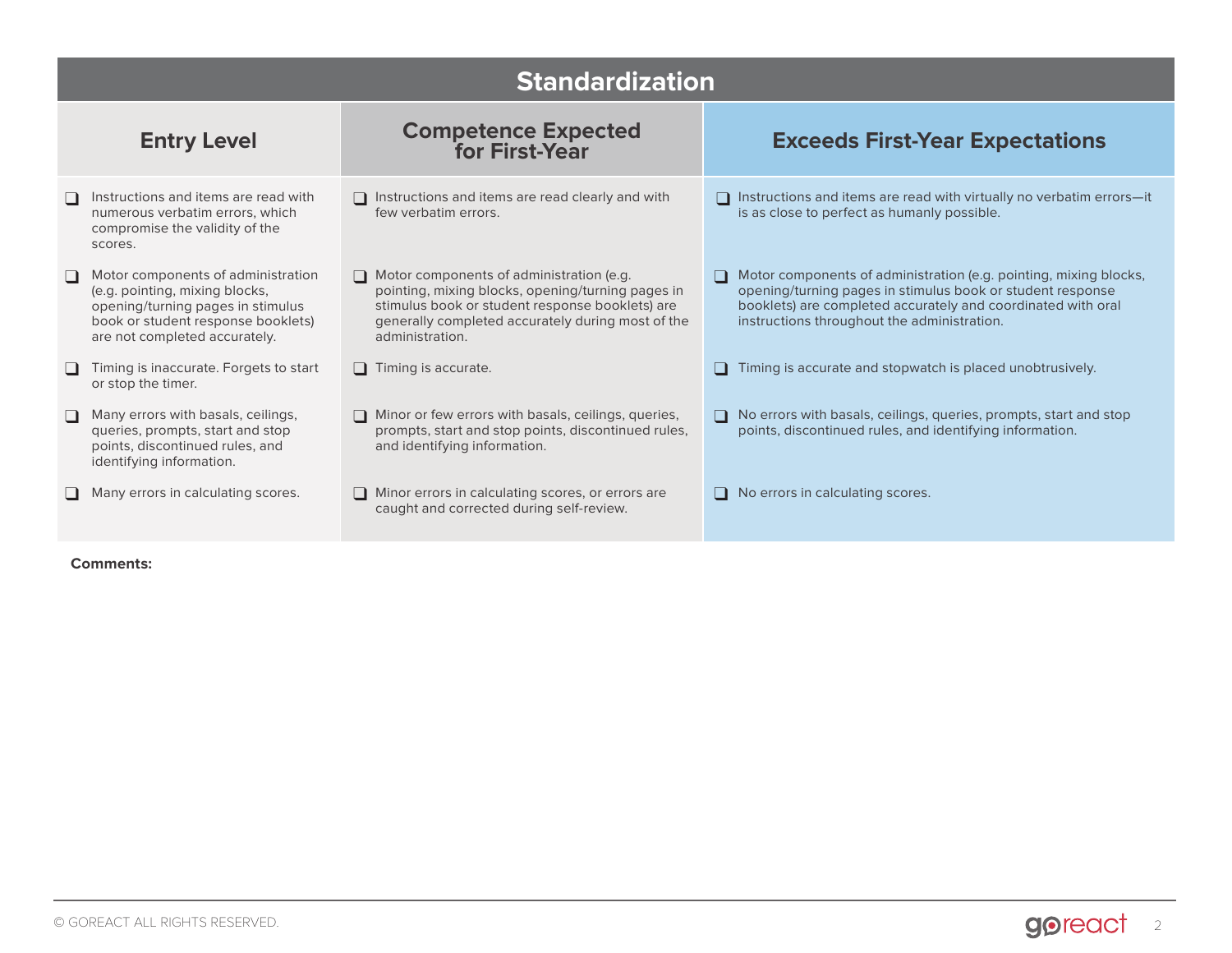|                    | <b>Administering Test Items</b>                                                                                                                                |                                                                                                                                                                                                                  |                                                                                                                                                                                                                                      |  |  |  |
|--------------------|----------------------------------------------------------------------------------------------------------------------------------------------------------------|------------------------------------------------------------------------------------------------------------------------------------------------------------------------------------------------------------------|--------------------------------------------------------------------------------------------------------------------------------------------------------------------------------------------------------------------------------------|--|--|--|
| <b>Entry Level</b> |                                                                                                                                                                | <b>Competence Expected<br/>for First-Year</b>                                                                                                                                                                    | <b>Exceeds First-Year Expectations</b>                                                                                                                                                                                               |  |  |  |
|                    | Instructions and items are often read<br>without clarity, pauses, or purpose.                                                                                  | $\Box$ Instructions and items are generally read clearly<br>and include some appropriate pauses, pacing, and<br>eye contact.                                                                                     | $\Box$ Instructions and items are exceptionally read with clarity and<br>purpose. Includes good pauses, pacing, and eye contact.                                                                                                     |  |  |  |
|                    | Focuses on the manual to the extent<br>that it detracts from administration.                                                                                   | □ Focuses on manual but it does not detract from<br>administration.                                                                                                                                              | $\Box$ Minimally refers to manual and administers test in a professional,<br>unhurried manner.                                                                                                                                       |  |  |  |
| $\Box$             | Motor components (e.g. pointing,<br>mixing blocks, opening/turning pages<br>in stimulus book or student response<br>booklets) are not completed<br>accurately. | Motor components of administration (e.g. pointing,<br>mixing blocks, opening/turning pages in stimulus<br>book or student response booklets) are generally<br>well-paced and coordinated with oral instructions. | $\Box$ Motor components of administration (e.g. pointing, mixing blocks,<br>opening/turning pages in stimulus book or student response<br>booklets) are exceptionally well-paced, smooth, and coordinated<br>with oral instructions. |  |  |  |
|                    | Stopwatch is forgotten or hid in a<br>"covert" way.                                                                                                            | Stopwatch is placed for ease-of-use by examiner.                                                                                                                                                                 | Stopwatch is placed for ease-of-use by examiner and is not<br>intentionally hidden from the child's view.                                                                                                                            |  |  |  |
|                    | Over or underuses queries, prompts,<br>and feedback. They are generally<br>phrased as questions or requests and<br>delayed after the child's response.         | $\Box$ Uses queries, prompts, and feedback as indicated<br>in manual. They are generally phrased as<br>statements and given relatively soon after the<br>child's initial response.                               | $\Box$ Standardized queries and prompts are provided naturally and<br>immediately after the child's initial response.                                                                                                                |  |  |  |
|                    | The child's responses are not<br>recorded verbatim.                                                                                                            | $\Box$ Records most of the the child's responses<br>verbatim.                                                                                                                                                    | $\Box$ Records the child's responses verbatim.                                                                                                                                                                                       |  |  |  |
|                    | $\Box$ >3 errors in objective scoring.                                                                                                                         | $\Box$ 1-2 errors in objective scoring.                                                                                                                                                                          | □ No errors in objective scoring.                                                                                                                                                                                                    |  |  |  |
|                    | $\Box$ >3 in subjective scoring.                                                                                                                               | $\Box$ 1-2 in subjective scoring.                                                                                                                                                                                | $\Box$ No errors in subjective scoring.                                                                                                                                                                                              |  |  |  |

### **Comments:**